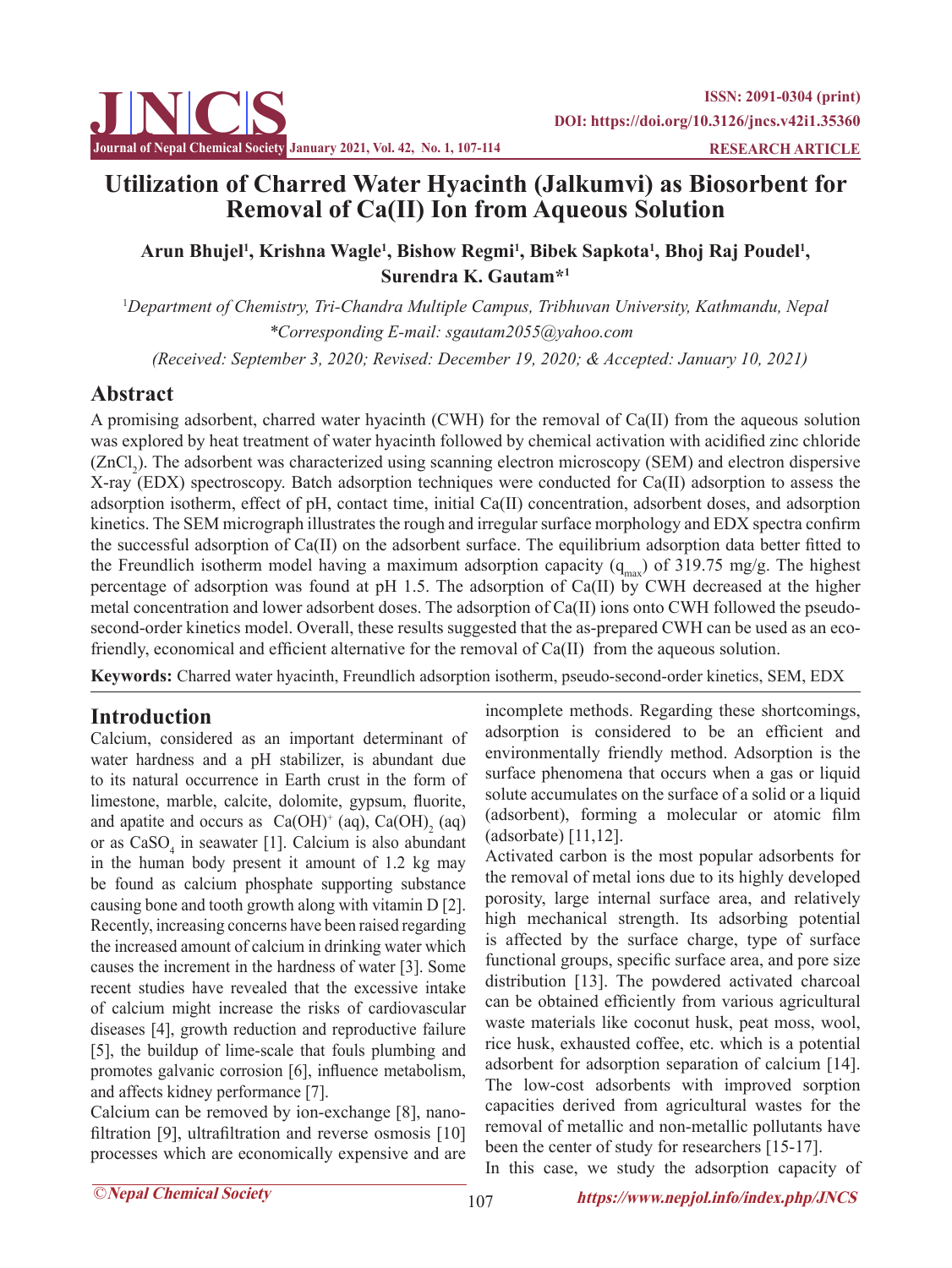Ca(II) on water hyacinth, a free-floating perennial aquatic plant of family *Pontederiaceae,* commonly known as Jalkumvi in Nepali, extracted from Begnash Lake, Kaski. The common water hyacinth (*Eichhornia crassipes*) is a noxious weed that has attracted worldwide attention due to its fast spread and congested growth, which lead to serious problems in navigation, irrigation, and power generation [18,19]. In Begnash Lake, water hyacinth is extracted during the growing season. The extracted raw materials are thrown as waste at the corner of the lake.

The conventional techniques used for the removal of Ca(II) from water are expensive for developing countries like Nepal. There are voluminous research works available in the literature regarding the use of waste biomass as an adsorbent for the removal of heavy metals [19,20], chromium [12,14,21,22], arsenic [23-25], phosphate [15,26], and Ca(II) [3,6,7] from aqueous medium. To the best of our knowledge, water hyacinth is a novel material and not studied yet for the removal of Ca(II) from water. Because of such circumstances, CWH is supposed to be a novel material herein studied and its application for removal of Ca(II) was proposed.

The objective of the present study was to prepare charred water hyacinth (CWH) by heat treatment of water hyacinth at 400°C followed by chemical activation with acidified  $0.1$  M  $ZnCl<sub>2</sub>$  and to investigate its adsorption behaviors of Ca(II) from aqueous solution under different conditions through batch experiments. The adsorbent was characterized by SEM and EDX. The adsorption isotherm, effect of pH, contact time, adsorbent doses, adsorption kinetics on Ca(II) adsorption were also studied and discussed.

## **Materials and Method Chemicals and analysis**

The adsorbent used for this study is the leaves of the water hyacinth. The water hyacinth was collected from the Begnas Lake of the Kaski district. Analytical grade chemicals were used without additional purification. All the solutions in the work were prepared by using deionized water. EDTA  $(C_{10}H_{16}N_2O_8, 99\%$  assay), hydrated magnesium  $\text{chloride}(\text{MgCl}_2, 6\text{H}_2\text{O}, 97\% \text{ assay})$ , calcium carbonate  $(CaCO<sub>3</sub>, 98.5\%$  assay), ammonium chloride (NH<sub>4</sub>Cl) were brought from local suppliers, manufactured from Thermo Fischer Scientific India Pvt. Ltd. (India). A standard stock solution of Ca(II) (1000 mg/L) was prepared by dissolving an exact amount of  $CaCO<sub>3</sub>$  in deionized water. Ca(II) concentration in the test solution before and after adsorption was analyzed spectrophotometrically using ELICO SL 177 spectrophotometer.

### **Preparation of adsorbent**

Thus collected raw water hyacinth was washed with tap water followed by distilled water and dried in sunlight for about 2-3 days. The carbonization was then conducted in a muffle furnace at  $400^{\circ}$ C for 3 h in air. After carbonization, the residual char was grounded using a laboratory jar mill to pass between 25-50 mesh sizes.

Charred water hyacinth (CWH) was chemically activated with the help of acidified  $0.1$  M ZnCl<sub>2</sub> at laboratory temperature. The grounded char was mixed with  $ZnCl_2$  solution of 1:2 ratio in porcelain. The sample was then activated in a muffle furnace at 600°C for 3 h for complete reaction. The mixture was washed with 1% HCl and soaked in a hot water for 5 min and then dried at 120°C for 6-8 h in an oven. Finally, heat-treatment followed by chemical activation of raw water hyacinth gave activated biochar of water hyacinth [18]. Due to this chemical activation, the surface area of the adsorbent is expected to be increased which increases the adsorption sites [27,28].

# Determination of  $\lambda_{\text{max}}$  and calibration curve

A Ca(II) ion solution of 25 ppm concentration was prepared for the determination of  $\lambda_{\text{max}}$  and calibration curve. For this 0.0, 1.0, 2.0, 3.0, 4.0, 5.0, 6.0, and 7.0 mL of working Ca(II) solution of 20 mg/mL were taken in a different 25 mL volumetric flask and was acidified with 1 mL of 5 N  $H_2SO_4$  in each volumetric flask and shaken well. In each volumetric flask, 1.0 mL of 0.001 M EDTA solution was added and shaken well. The remaining portion of the volumetric flask was filled with the distilled water. The absorption spectra of pinkish-blue colored calcium with EDTA complex was recorded with the help of a spectrophotometer (ELICO SL 177) against reagent blank solution. Thus, obtained adsorption data was plotted to find the calibration curve and absorption spectra for the determination of Ca(II) ions after the formation of a complex with EDTA at  $\lambda_{\text{max}}$  520 nm [12].

#### **Batch adsorption studies**

The working solutions of required concentrations of Ca(II) ion were prepared to dilute the stock solution. The pH of the solution was adjusted by using acidified  $0.1$  M ZnCl<sub>2</sub> and 2N NaOH solutions. 25 mL of the known initial concentration of Ca(II) was taken in a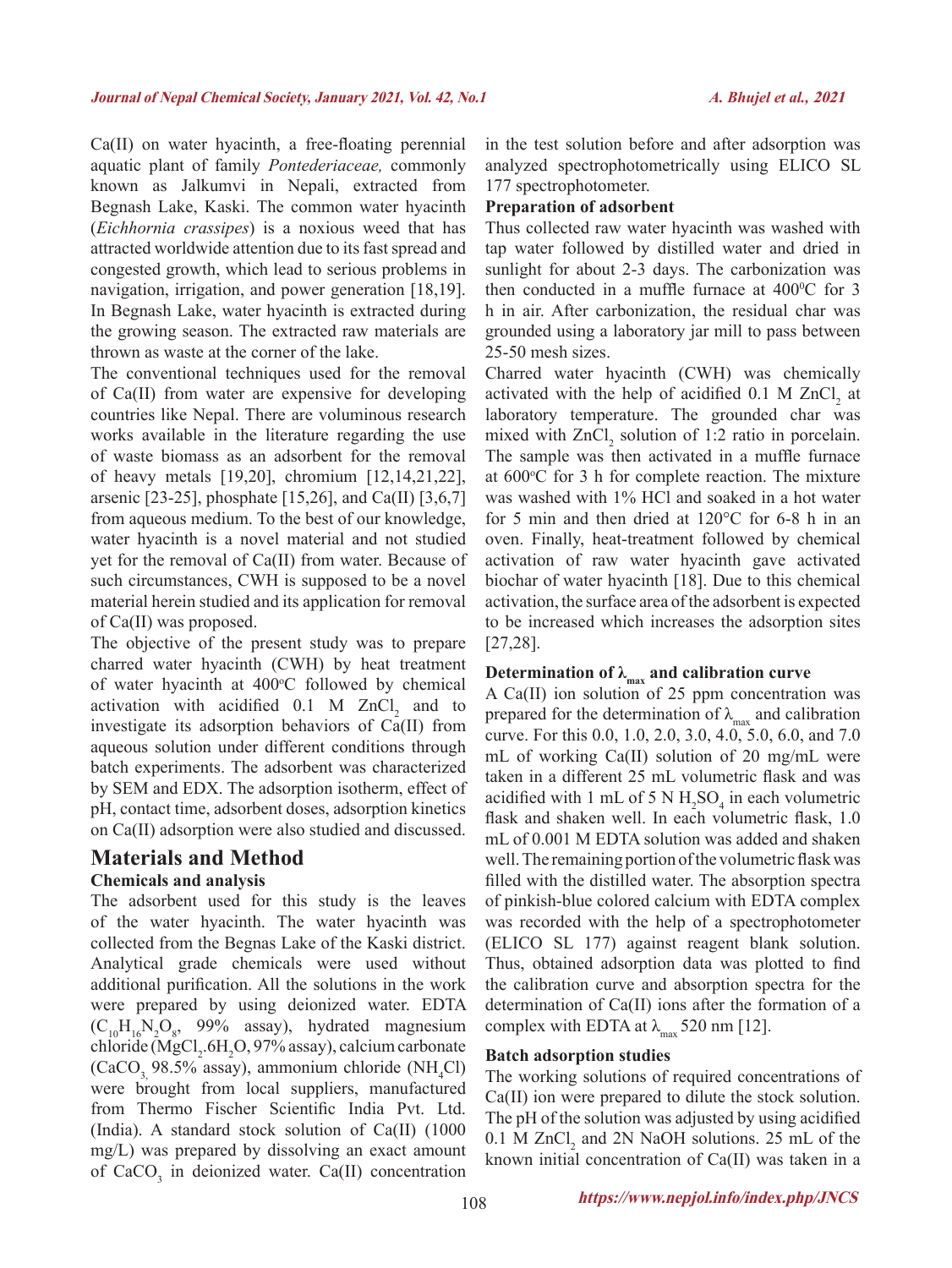125 mL reagent bottle and predetermined about 15 mg of charred water hyacinth was added. The mixture in the reagent bottle was shaken for 24 h in a mechanical shaker at room temperature. The equilibrium was established. Thus obtained equilibrated solution was filtered with the help of filter paper and filtrate was used to analyze the remaining concentration of the metal ions, concentration before and after adsorption was determined by spectrophotometer at  $\lambda_{\text{max}}$  of 520 nm [29].

#### **Batch pH studies**

Batch pH studies were performed by shaking 25 mL of 20 mg/L of Ca(II) individual solution with 25 mg of the adsorbent for 24 h, to ensure the attainment of equilibrium over a wide range of initial pH values from 1.0 to 6.0. The samples were taken in 125 mL reagent bottles with an air-tight stopper. The equilibrium pH of the reaction mixture was recorded and the filtrate was used for the analysis of the remaining Ca(II) ion concentration. The experiments were conducted three times and the mean value was taken for the analysis of data. The optimum pH values were found out for the sorption of Ca(II) ions onto these adsorbents, which provides fruitful information for further study.

#### **Batch equilibrium time studies**

The equilibrium time of the adsorbents for the sorption of Ca(II) ion was investigated at optimum pH values at room temperature. 25 mL of 20 mg/L concentration of Ca(II) solutions were taken in 125 mL reagent bottle with 25 mg adsorbents and was shaken in a mechanical shaker for 10 min, 20 min, 30 min, 40 min, 50 min, 60 min, 70 min, 80 min, 90 min, 100 min, 2 h, 4 h, 5 h, 6 h, and 24 h, respectively. The metal ion concentration was determined by using ELICO SL 177 spectrophotometer.

#### **Batch kinetic studies**

The adsorption kinetic experiments were carried out at optimum pH for Ca(II) ion adsorption by equilibrating 25 mg of adsorbents in 125 mL stopper bottles containing 25 mL of 20 mg/L Ca(II) solution in each. Separate sets of various samples were kept on a mechanical shaker and shaken vigorously. Samples were filtered through filter paper and concentration before and after the adsorption was determined by the spectrophotometric method by analyzing the filtrate. The obtained data was tested with the pseudo-secondorder and second-order kinetic model [30].

#### **Effect of concentration of Ca(II) ions**

Adsorption isotherm studies were conducted by

varying the initial concentration of Ca(II) ions from 10 to 500 mg/L. 25 mL of different concentrations of Ca(II) solution were shaken by the mechanical shaker for 24 h with 25 mg of adsorbent dose for both of the samples raw water hyacinth (RWH) and charred water hyacinth (CWH). The remaining Ca(II) ion concentration was determined after filtering the reaction mixture by using a spectrophotometer individually. The experiment was repeated three times and the mean value was taken for analysis of data.

#### **Effect of time on Ca(II)-EDTA complex formation**

To observe the effectiveness of EDTA solution, the absorbance was measured with the help of a spectrophotometer (UV-Vis spectrophotometer, ELICO SL 177) from 0-60 minutes at an interval of five minutes with 20 mg/L solutions at pH 1.5.

From the metal concentration measured before and after adsorption ( $c_i$  and  $c_e$ , respectively) and dry weight of adsorbent (W), the concentration of Ca (II) ions adsorbed in mg/L at equilibrium are computed by the formula,

$$
q = \frac{c_i - c_{\theta}}{w} \times V \text{ (mg/g)} \dots \dots \dots \dots \dots \text{ (i)}
$$

where,  $c_i$  and  $c_e$  are the concentration of Ca(II) ions in mg/L initially and at equilibrium respectively. V is the volume of the Ca(II) ions in the liter and W is the weight of adsorbent in gram.

Removal percentage is defined as the ratio of the decrease in metal ion concentration before and after adsorption to the initial concentration of metal in aqueous solutions.

So, Percentage amount (A %) = 
$$
\frac{e_i - e_{\theta}}{c_{\theta}}
$$
 × 100................. (ii) At equilibrium, D =  $\frac{q_{\theta}}{c_{\theta}}$ ................. (iii)

where 'A%' is the adsorbed metal percentage from the solution and 'D' is the distribution factor of the adsorption in  $(L/g)$ .

## **Results and Discussion**

The sorption of Ca(II) ions in an aqueous solution were examined by optimizing various physicochemical parameters such as pH, adsorbate concentration, contact time, adsorbent dose. The absorbance of a blue-pink colored complex of Ca(II)–EDTA complex in  $H_2SO_4$  solution at a maximum wavelength of 520 nm, i.e.,  $\lambda_{\text{max}}$  is 520 nm.

#### **Effect of pH for adsorption of Ca(II) ion onto CWH** The pHof the solution is the most important parameter

in the removal of the metal ion by adsorption. The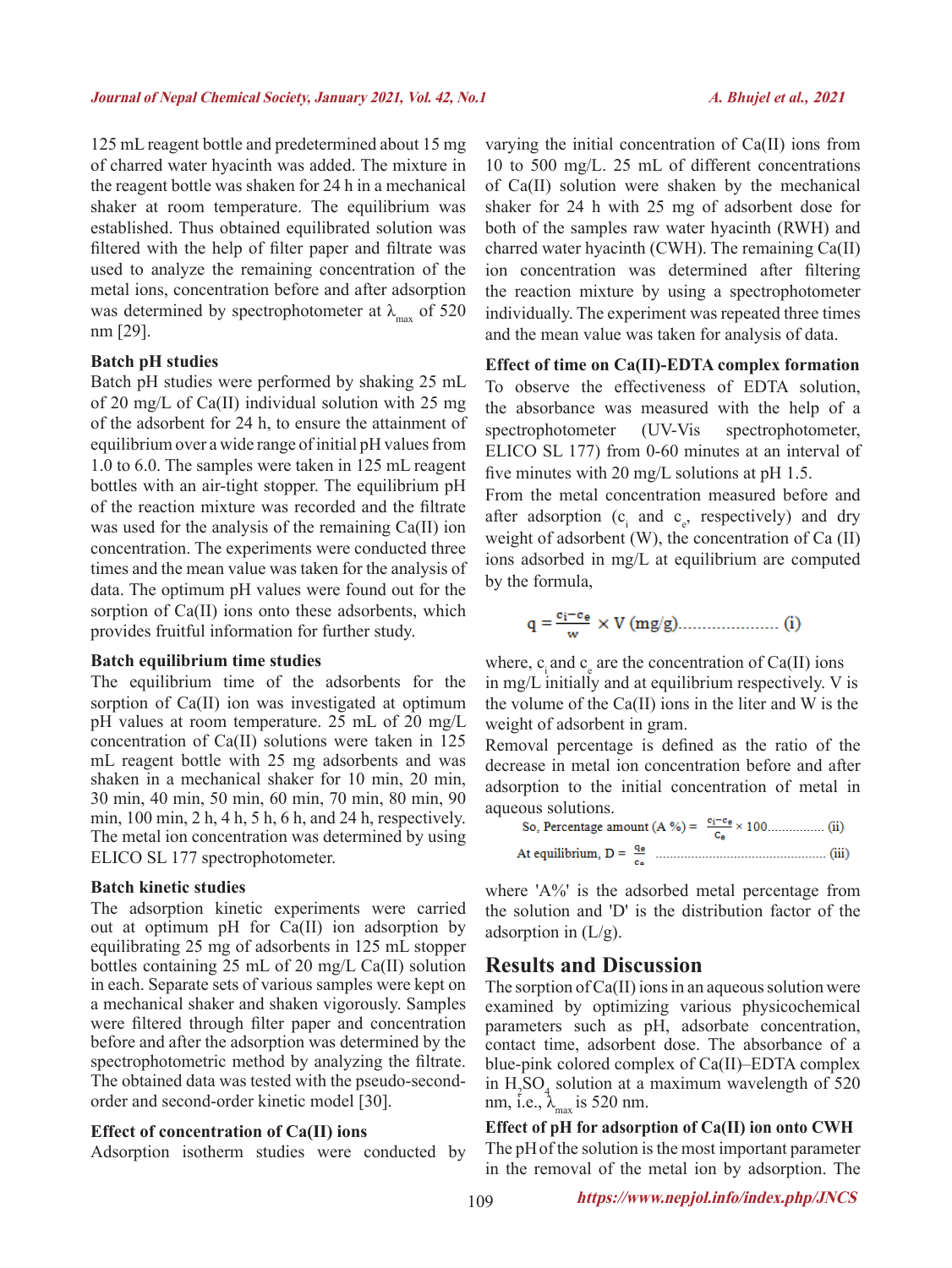#### **Journal of Nepal Chemical Society, January 2021, Vol. 42, No.1** *A. Bhujel et al.,* **2021**

removal of Ca(II) ion was found to be decreased with increasing pH. The maximum removal value was found to be 1.5 and this is an optimum pH for CWH as shown in Figure 1.

**Effect of time on Ca(II)-EDTA complex formation** By measuring the absorbance at the interval of five minutes, it was found that the value of absorbance was decreasing slightly (Figure 2). It was seen that



*Figure 1: Effect of pH on Ca(II) ion adsorption by CWH*

from 0–20 minutes, the value of absorbance was found almost constant as shown in Figure 2. So, we measured the value of absorbance within 20 minutes by using EDTA solution.



*Figure 2: Effect of time on Ca(II) EDTA complex formation*

### **Effect of contact time for adsorption of Ca(II) ion onto CWH**

Figure 3 depicts the study of adsorption which was carried out in measuring the effect of contact time on the batch adsorption of 50 mg/L metal solution with 25 mg adsorbent for different time intervals ranging from 10 minutes to 360 minutes. The required time equilibrium for adsorption of Ca(II) ion onto CWH was found to be 250 minutes. The percentage of adsorption is gradually increased at the start and then remains almost constant after attaining a time equilibrium of 250 minutes due to the availability of a large surface area of adsorbent initially but later active sites of adsorbent get saturated [22].



*Figure 3: Effect of contact time for the adsorption percentage of Ca(II) ions onto CWH*

#### **Effect of Ca(II) ion concentration**

Figure 4 shows the effect of concentration in the adsorption of Ca(II) ions onto CWH. The adsorption increases from a lower concentration to a higher concentration ranging from 5 mg/L to 200 mg/L, the adsorbed amount increases from 43.2 mg/g to 319.75 mg/g. These data show that the adsorption is increased on increasing the amount of adsorbent.



*Figure 4: Effect of concentration in the adsorption of Ca(II) ions onto CWH*

#### **Batch isotherm studies**

Adsorption of Ca(II) ions onto CWH gives a linear relationship with Freundlich and Langmuir isotherms. Freundlich adsorption isotherm is more applicable due to having a greater correlation coefficient ( $R^2 = 0.98$ ) than Langmuir adsorption isotherm  $(R^2 = 0.946)$ . The Freundlich and Langmuir plots for the adsorption of Ca(II) ions onto CWH are shown in Figure 5 and Figure 6, respectively. The limited form of Freundlich isotherm is given by the following equation.

qc = Kce 1/n.......................... (iv)

In logarithmic form,

$$
Log q_c = log K + 1/n log c_e
$$
............ (v)

Where  $q_c$  is the amount adsorbed per unit mass of adsorbent (mg/g),  $c_e$  is the equilibrium concentration of the adsorbent mg/L, K and n are Freundlich equilibrium coefficients, which are considered to be relative indicators of adsorption capacity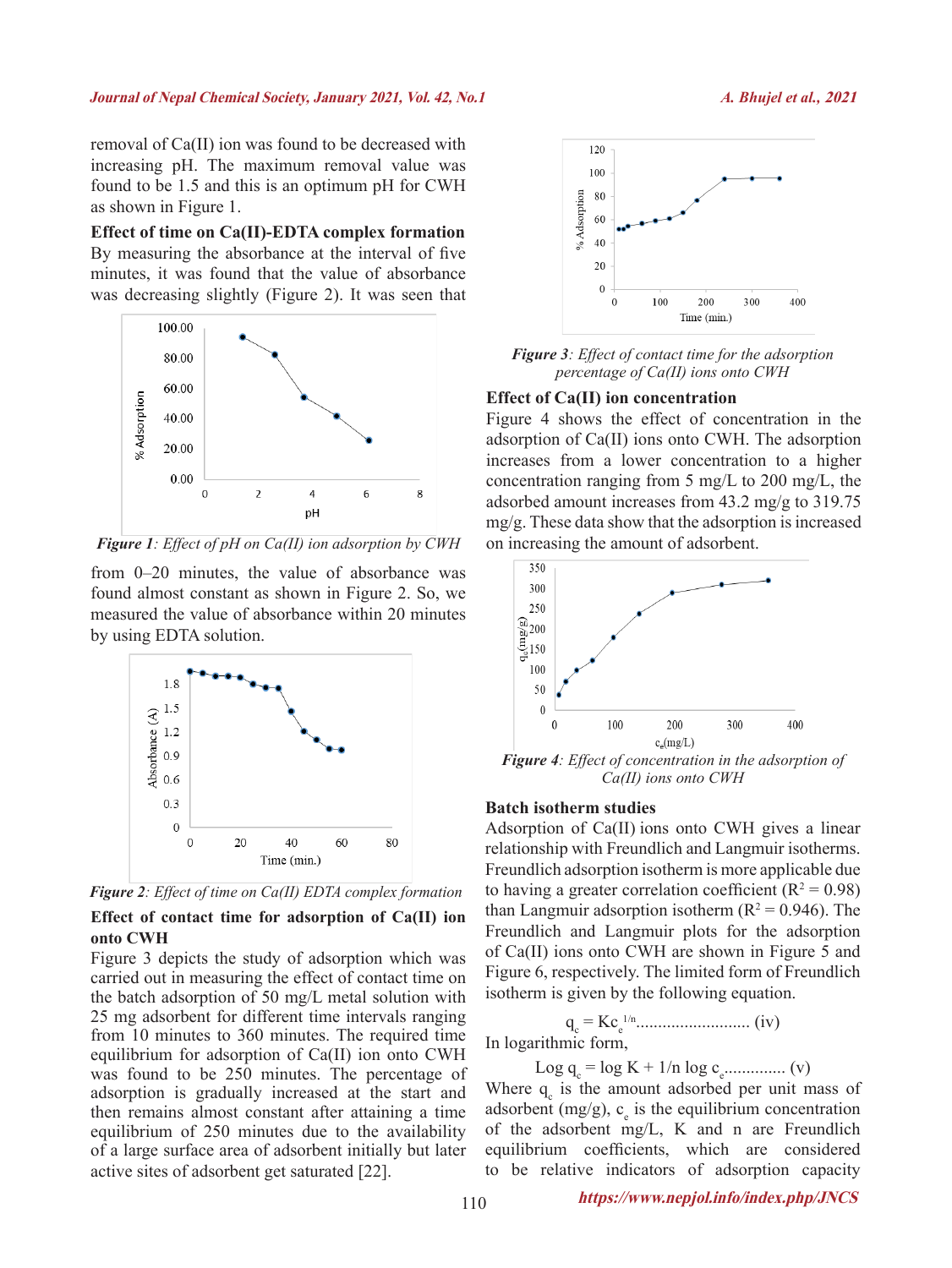and adsorption intensity [24]. The better fitting of Freundlich model suggested the formation of multilayer coverage of Ca(II) ions on the surface of CWH.

#### **Batch kinetic studies**

The kinetic data for the adsorption of Ca(II) ion onto CWH was studied by using pseudo-second-order and second-order kinetics model. From these results, the pseudo-second-order model was found to be more suitable to describe adsorption kinetics than the second-order kinetics [20]. The pseudo-second-order kinetics is suitable for Ca(II) adsorption due to the higher value of  $\mathbb{R}^2$  (0.99), indicating the adsorption is chemisorption. The plots of both second-order and pseudo-second-order models are shown in Figure 7 and Figure 8, respectively.



*Figure 5: Freundlich isotherm plot for the adsorption of Ca(II) ion onto CWH*



*Figure 6: Langmuir isotherm plot for the adsorption of Ca(II) ion onto CWH*

#### **Determination of adsorption efficiency**

Determination of Ca(II) ion concentration was performed by EDTA titration. The adsorption efficiencies of activated carbon for each quantity of Ca(II) solution was calculated as follows:

Efficiency =  $(inital concentration - collected)$ concentration)  $\times$  100 / initial concentration..... (vi)

The graph of adsorption efficiencies and collected volumes of Ca(II) ion solution is plotted in Figure 9.



*Figure 7: Second order kinetic plot for the adsorption of Ca2+ ion onto CWH*



*Figure 8: Pseudo-second order kinetic plot for the adsorption of Ca(II) ion onto CWH*

It was found that the highest adsorption efficiency of activated carbon for  $Ca(II)$  ion was about 91.8%. The comparison of the isotherm and kinetic parameters for different metal ions using CWH as adsorbent is mentioned in Table 1.



*Figure 9: Efficiency of the column (in %) concerning the volumes of the collected solution of Ca(II) (in L)*

#### **SEM and EDX studies**

SEM image and EDX spectra (JEOL JSM – 6700F) were carried out to study the morphology and elemental composition of the adsorbent. Figure 10 depicts the SEM micrograph of charred water hyacinth.

The irregular and very rough surfaces could be observed in chemically modified water hyacinth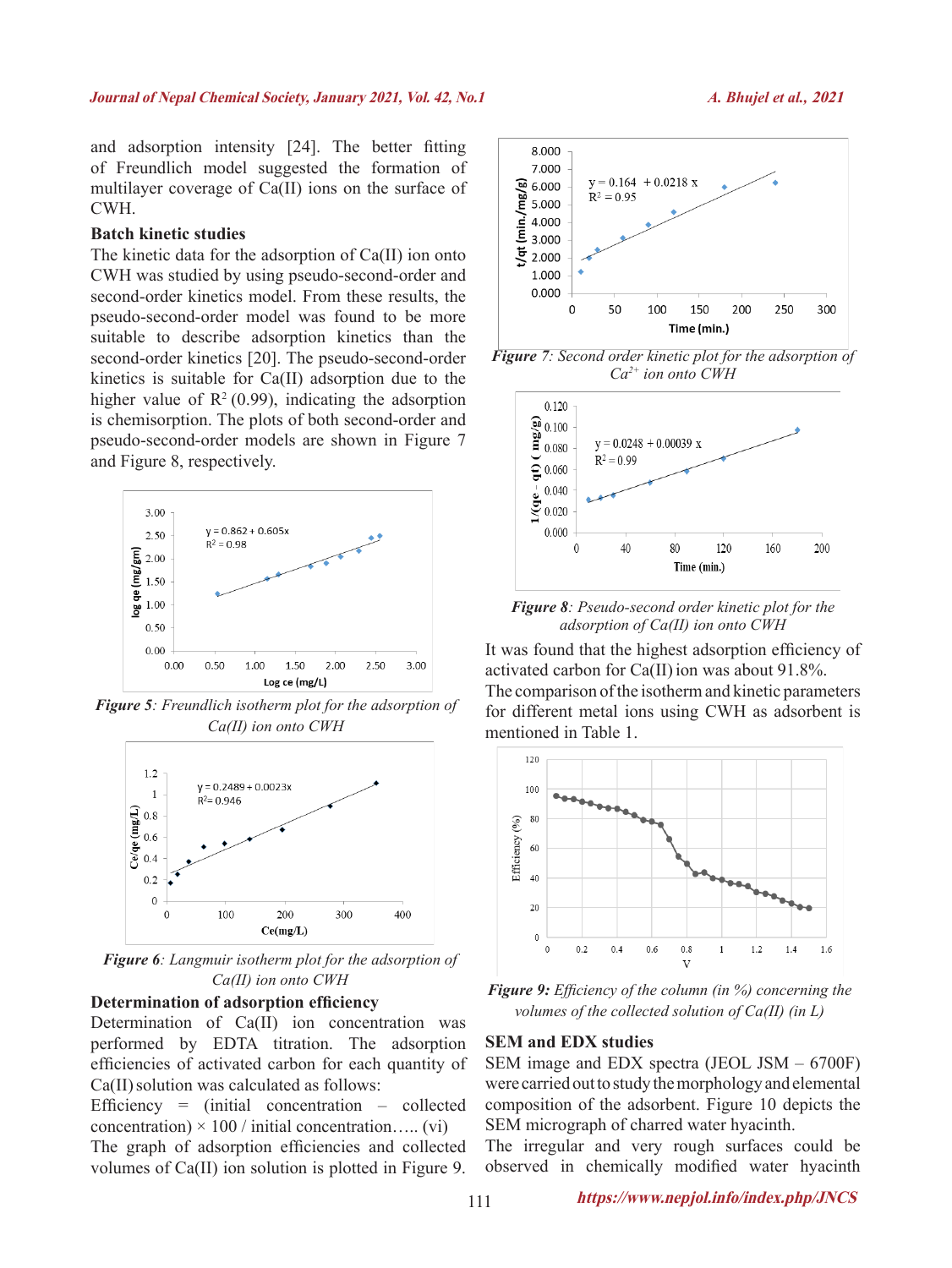#### **Journal of Nepal Chemical Society, January 2021, Vol. 42, No.1** *A. Bhujel et al.,* **<sup>2021</sup>**

| <b>Metal</b> ions<br>using CWH | <b>Isotherm</b> | <b>Kinetics</b>    | $Q_{\text{max}}$ (mg/g) | pH  | Efficiency $(\% )$ | <b>References</b>  |
|--------------------------------|-----------------|--------------------|-------------------------|-----|--------------------|--------------------|
| $\text{Zn(II)}$                | Langmuir        | Pseudo $2nd$ order |                         | 6   | 79.6               | $\lceil 32 \rceil$ |
| Cu(II)                         | Langmuir        | Pseudo $2nd$ order |                         | 6   | 92                 | $32]$              |
| Cr(VI)                         | Langmuir        | Pseudo $2nd$ order | 101.01                  | 2   |                    | $[33]$             |
| Cd(II)                         | Langmuir        | Pseudo $2nd$ order | 104.16                  | 6   | 70                 | $\lceil 19 \rceil$ |
| Ca (II)                        | Freundlich      | Pseudo $2nd$ order | 319.75                  | 1.5 | 91.8               | This study         |

*Table 1: Comparison of isotherm and kinetic parameters for different metal ions*

which confirms that the hydrolysis reaction occurs on the surface of water hyacinth by the action of acidified ZnCl<sub>2</sub> solution. The irregular and rough surfaces were developed by  $ZnCl<sub>2</sub>$  due to the cleavage of polymeric networks of water hyacinth and converted it into small particles with large volume or surface area.

Figures 11(a) and 11(b) show the EDX spectra of adsorbent before and after Ca(II) ion adsorption, respectively. The presence of a peak for calcium ion is seen in EDX spectra only after adsorption, which confirms the good adsorption of calcium.



*Figure 10: SEM micrograph of charred water hyacinth Table 2(a): Elemental composition of CWH before Ca(II)* 

| <i>ion adsorption</i> |          |          |  |  |  |
|-----------------------|----------|----------|--|--|--|
| <b>Elements</b>       | Weight % | Atomic % |  |  |  |
| C K                   | 45.66    | 57 29    |  |  |  |
| O K                   | 37.28    | 35.21    |  |  |  |
| Al K                  | 1.06     | 0.59     |  |  |  |
| Si K                  | 12.36    | 6.63     |  |  |  |
| Pt K                  | 3 64     | 0 28     |  |  |  |
| <b>Total</b>          | 100.00   |          |  |  |  |

| <b>Table 2(b):</b> Elemental composition of CWH after $Ca(II)$ |
|----------------------------------------------------------------|
| <i>ion adsorption</i>                                          |

|                 | . <b>.</b> |          |  |  |  |  |  |
|-----------------|------------|----------|--|--|--|--|--|
| <b>Elements</b> | Weight %   | Atomic % |  |  |  |  |  |
| CК              | 61.17      | 69.14    |  |  |  |  |  |
| O K             | 30.19      | 26.36    |  |  |  |  |  |
| Al K            | 1.02       | 0.53     |  |  |  |  |  |
| Si K            | 1.38       | 0.40     |  |  |  |  |  |
| Ca K            | 2.93       | 1.69     |  |  |  |  |  |
| $Pt$ L          | 1.52       | 0.88     |  |  |  |  |  |
| Total           | 00.00      |          |  |  |  |  |  |





*Figure 11: EDX spectra of adsorbent (a) before and (b) after Ca(II) ion adsorption* (b)

Table 2(a) and Table 2(b) depict the elemental composition of CWH before and after Ca(II) ion adsorption, respectively obtained from EDX analysis. As given in Table 2(a), only main elements (C and O) along with some other elements (Al, Si, and Pt) are observed, but the presence of Ca(II) ion as shown in Table 2(b) suggests that it is successfully adsorbed by CWH.

## **Conclusion**

The low-cost adsorbent, water hyacinth, can be used as a new type of adsorbent for the removal of Ca(II) ions by the adsorption process. The optimum pH for the adsorption of  $Ca(II)$  ions is 1.5 and the Freundlich adsorption isotherm model with correlation coefficient  $\mathbb{R}^2$  of 0.98 was more applicable than the Langmuir isotherm model  $(R^2=0.946)$ . The maximum adsorption capacity of Ca(II) ions onto CWH is found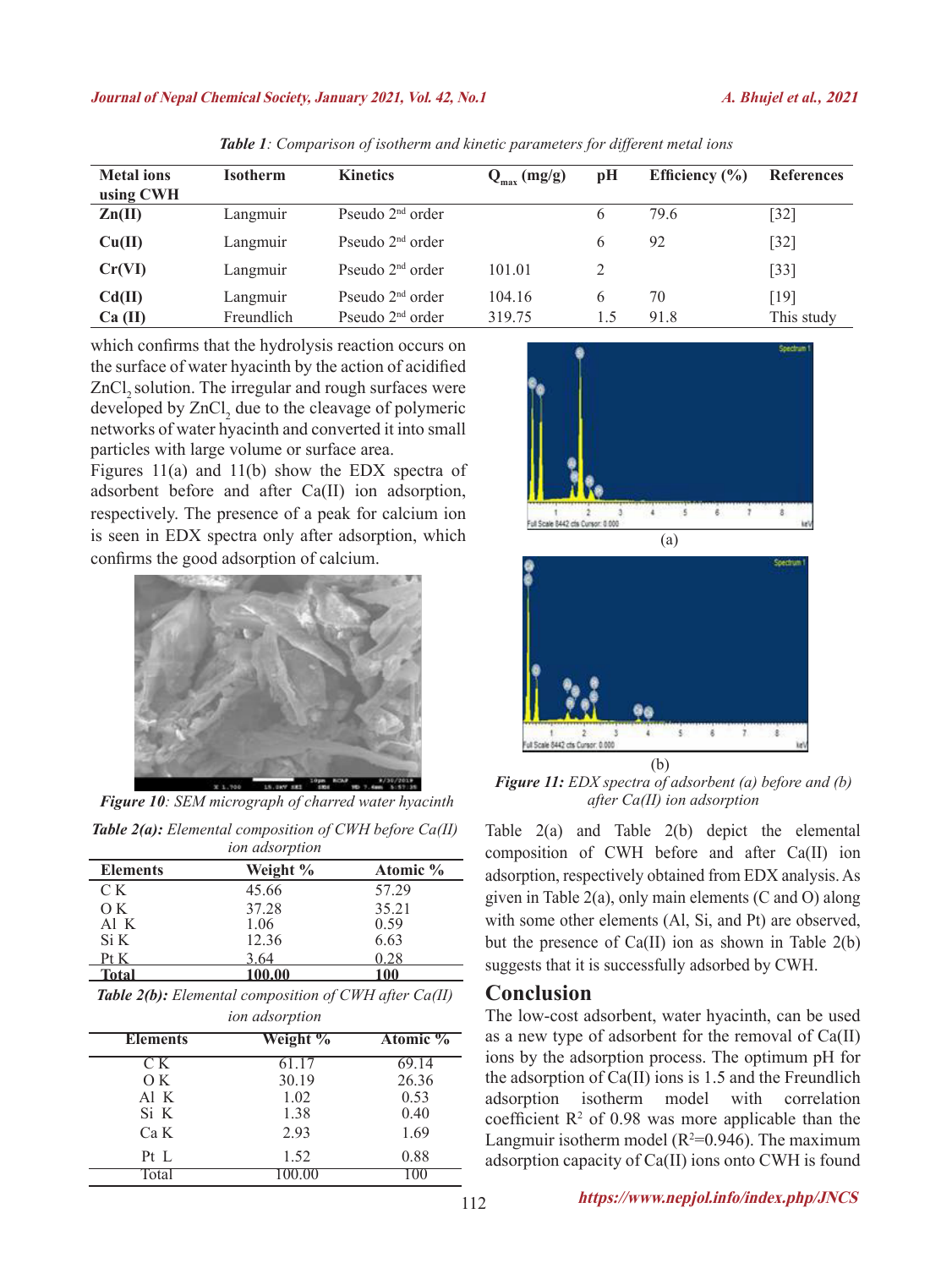to be 319.75 mg/g. The required time equilibrium for the adsorption of Ca(II) ions onto CWH was found to be 250 minutes. The experimental data were better described by the pseudo-second-order kinetics model. The adsorbed concentration of Ca(II) ion was calculated by EDTA titration and efficiency was found to be 91.8%. Due to the presence of a rough surface, verified from the SEM image, charred water hyacinth has greater efficiency of the adsorption capacity. The EDX spectra indicate the successful adsorption of the Ca(II) ions.

# **Acknowledgments**

The authors are thankful to the Department of Chemistry, Tri-Chandra Campus, Tribhuvan University for providing lab facilities and necessary materials. Thanks are due to Jawaharlal Nehru Centre for Advanced Scientific Research (JNCASR), Bangalore (India) for SEM and EDX measurements.

- **References**<br>1. D. Perrone and M. Monteiro, The chemistry of calcium, *Food and Nutritional Components in Focus*, 2016, **10**, 67-74. (DOI: 10.1039/9781782622310-00067)
- 2. P. Pravina, D. Sayaji, and M. Avinash, Calcium and its role in the human body, *International Journal of Research in Pharmaceutical and Biomedical Sciences*, 2013, **4**(2), 659-668.
- 3. S. Panumati, K. Chudecha, P. Vankhaew, V. Choolert, L. Chuenchom, W. Innajitara and O. Sirichote, Adsorption efficiencies of calcium (II) ion and iron (II) ion on activated carbon obtained from the pericarp of rubber fruit, Songklanakarin, *Journal of Science and Technology*, 2008, **30**(2), 179-183.
- 4. K. Li, X. F. Wang, D. Y. Li, Y. C. Chen, L. J. Zhao, Xiao. G. Liu, Y. F. Guo, J. Shen, X. Lin, J. Deng, R. Zhou and H. W. Deng, The good, the bad, and the ugly of calcium supplementation: a review of calcium intake on human health, Clinical Interventions in Aging, 2018, **13**, 2443-2452.
- 5. P. Sengupta, Potential health impacts of hard water, *International Journal of Preventive Medicine*, 2013, **4**(8).
- 6. A. Y. D. Lestari, A. Malik, Sukirman, M. I. Ilmi, and M. Sidiq, Removal of calcium and magnesium ions from hard water using modified *Amorphophallus campanulauts* skin as a lowcost adsorbent, *MATEC Web of Conference* 2018, **154**, 1-4. (DOI: https://doi.org/10.1051/ matecconf/201815401020)
- 7. S. E. Cahyaningrum, Narsito, S. J. Santoso and R. Agustini, Capacity and kinetic adsorption

of calcium metal ion on chitosan nanobeads, *Research Journal of Pharmaceutical, Biological and Chemical Sciences*, 2016, **7**(3), 1764-1767.

- 8. P. E. Franco, M. T. Veit, C. E. Borba, da Cunha Goncalves, G, M. Fagundes-Klen MR, and PYR Suzaki, Nickel (II) and zinc (II) removal using Amberlite IR-120 resin: Ion exchange equilibrium and kinetics, *Chemical Engineering Journal*, 2013, **221,** 426-435. (DOI: https://doi. org/10.1016/j.cej.2013.02.006)
- 9. S. Mohan and R. Gandhimathi, Removal of heavy metal ions from municipal solid waste leachate using coal fly as an adsorbent, *Journal of Hazardous Materials***,** 2009, **169**(1-3)**,** 351-359. (DOI: https:// doi.org/10.1016/j.jhazmat.2009.03.104)
- 10. E. P. Barret, L.G. Joyner, and P. H. Halenda, The determination of pore volume and area distribution in porous substances. I. Computation from nitrogen isotherms, *Journal of American Chemical Society*, 1951, **73**, 373-380.
- 11. J. U. Okoli, and I. Ezuma, Adsorption studies of heavy metals by low-cost adsorbents, *Journal of Applied Sciences and Environment Management*, 2014, **18**(3), 443-448. (DOI: http://doi. org/10.4314/jasem.v18i3.11)
- 12. H. Panda, N. Tiadi, M. Mohanty and C. R. Mohanty, Studies on adsorption behavior of an industrial waste for removal of chromium from aqueous solution, *South African Journal of Chemical Engineering*, 2017, **23**, 132-138. (DOI: https://doi.org/10.1016/j.sajce.2017.05.002)
- 13. M. S. Gawande, A. A. Mane, and N. S. Belwalker, Experimental study of activated carbon derived from dried water hyacinth and its performance in phosphate removal from wastewater, *International Journal of Current Research*, 2017**, 9**(7), 53514- 53517.
- 14. S. P. Dubey, and K. Gopal, Adsorption of Chromium (VI) on low-cost adsorbents derived from agricultural waste material, *Journal of Hazardous Materials*, 2007, **145**(3), 456-470.
- 15. A. Shrestha, B. R. Poudel, M. Silwal, and M. R. Pokhrel, Adsorptive removal of phosphate onto Iron loaded *Litchi chinesis* seed waste, *Journal of Institute of Science and Technology*, 2018, **23**, 81-87. (DOI: https://doi.org/10.3126/jist. v23i1.22200 )
- 16. R. L. Aryal, B. R. Poudel, S. K. Gautam, H. Paudyal, M. R. Pokhrel, and K. N. Ghimire, Removal of fluoride from aqueous solution using biomass-based adsorbent: A review, *Journal of Nepal Chemical Society*, 2019, **40**, 44-51. (DOI: https://doi.org:10.3126/jncs.v40i0.27281)